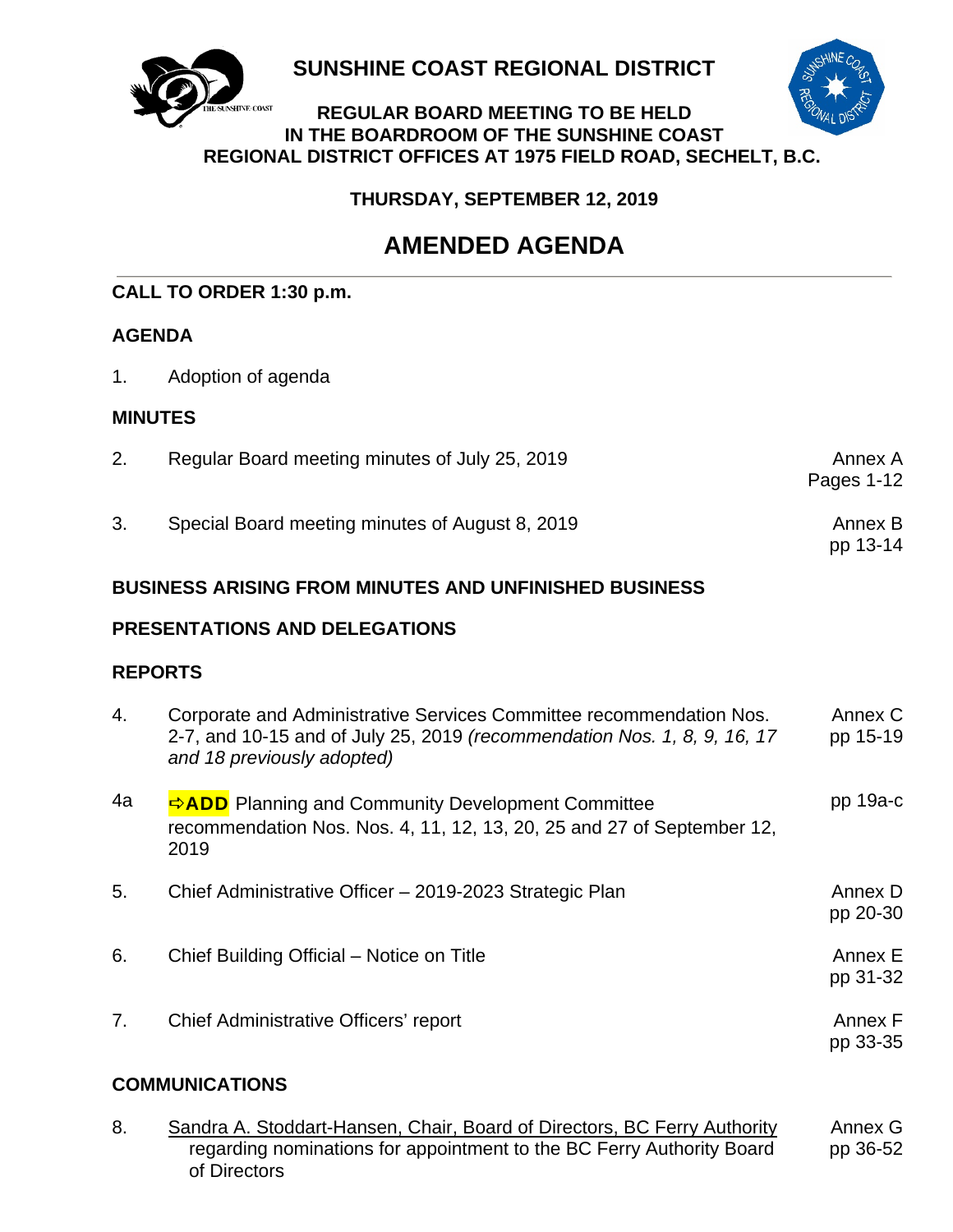| 8a                        | <b>ADD</b> Darnelda Siegers, Mayor, District of Sechelt<br>regarding Request for support for UBCM Community to Community<br>Funding                                                                                             | p 52a               |  |
|---------------------------|---------------------------------------------------------------------------------------------------------------------------------------------------------------------------------------------------------------------------------|---------------------|--|
| <b>MOTIONS</b>            |                                                                                                                                                                                                                                 |                     |  |
| <b>BYLAWS</b>             |                                                                                                                                                                                                                                 |                     |  |
| 9.                        | Community Recreation Facilities Fees and Charges Amendment Bylaw No.<br>599.9, 2019 – first, second, third reading and adoption<br>(Voting – Participants – Weighted Vote: B-2, D-2, E-2, F-2, Gibsons-3,<br>Sechelt-6, SIGD-1) | Annex H<br>pp 53-54 |  |
| 10.                       | Sunshine Coast Regional District Zoning Amendment Bylaw No. 310.180,<br>$2019$ – adoption<br>(Voting - Electoral Area Directors - 1 vote each)                                                                                  | Annex I<br>pp 55-56 |  |
| <b>DIRECTORS' REPORTS</b> |                                                                                                                                                                                                                                 | Verbal              |  |

#### **NEW BUSINESS**

#### **IN CAMERA**

 $\Rightarrow$  ADD THAT the public be excluded from attendance at the meeting in accordance with Section 90 (1) (a), (c), (e), (g), (k) and (i) of the *Community Charter* – "personal information about an identifiable individual…", "labour relations or other employee relations", "the acquisition, disposition, or expropriation of land…, "litigation or potential litigation…", "negotiations and related discussions respecting the proposed provision of a municipal service…", "the receipt of advice that is subject to solicitor-client privilege…".

#### **ADJOURNMENT**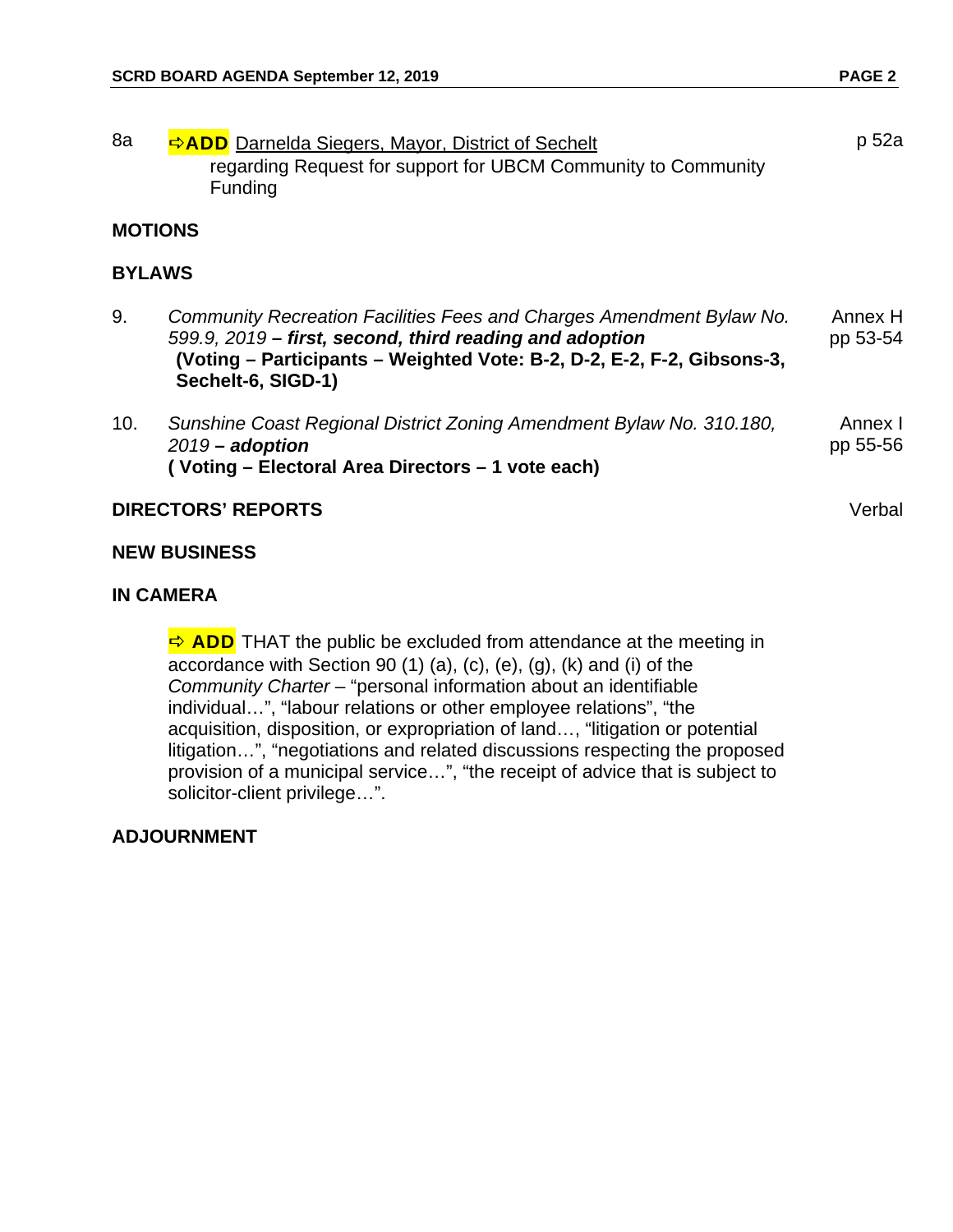#### **Direct to Board from Planning and Community Development Committee, September 12, 2019 Page 1**

#### **Recommendation No. 4** *Speakers for 2019 Resolutions to UBCM*

The Planning and Community Development Committee recommended that the report titled Speakers for 2019 Resolutions to Union of BC Municipalities (UBCM) Convention be received;

AND THAT Director speakers be designated for each resolution as follows;

- 1. Climate Emergency Declaration (UBCM Resolution No. C35) Director Tize
- 2. Intergovernmental Collaboration on Land Use Planning (UBCM Resolution No. C42) Director Siegers
- 3. Logging in the Urban Interface (UBCM Resolution No. B47) Director Siegers
- 4. Parking Enforcement in Rural Areas (UBCM Resolution No. B57) Director Lee
- 5. Alternative Transportation Infrastructure (UBCM Resolution No. B16) Director Tize or Director McMahon
- 6. BC Ferries Foot Passenger Service (UBCM Resolution No. B119) Director Pratt
- 7. BC Ferries Service Levels (UBCM Resolution No. B18) Director Pratt
- 8. Coast Forest Revitalization (UBCM Resolution No. B166) Director Pratt or Director Tize
- 9. Recreation Sites and Trails (UBCM Resolution No. B50) Director Hiltz
- 10. Tree Cutting Authority for Regional Districts (UBCM Resolution No. B58) Director Tize

AND FURTHER THAT this recommendation be forwarded to the Regular Board meeting of September 12, 2019.

#### **Recommendation No. 11** *RFP 19 381 Ice Resurfacer Award Report*

The Planning and Community Development Committee recommended that the staff report titled RFP 19 381 Ice Resurfacer Award Report be received;

AND THAT Sunshine Coast Regional District award the purchase contract to Kendrick Equipment Ltd. for a new ice resurfacer at a total value of \$193,991 (plus GST);

AND FURTHER THAT this recommendation be forwarded to the Regular Board Meeting of September 12, 2019.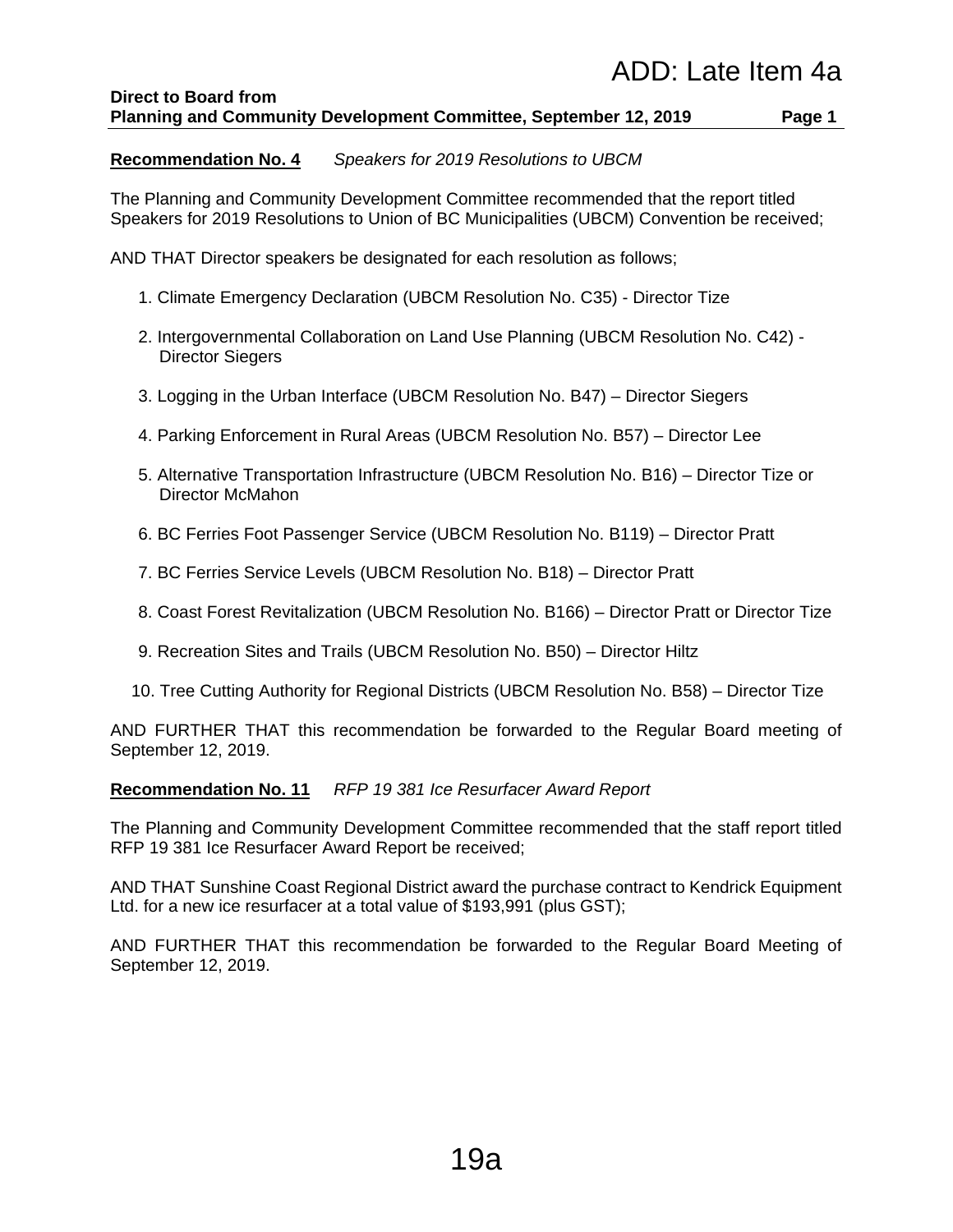#### **Recommendation No. 12** *RFQ 1935003 Contract Award for Wood Waste Hauling and Disposal Service*

The Planning and Community Development Committee recommended that the staff report titled Request for Quotation (RFQ) 1935003 Contract Award for Wood Waste Hauling and Disposal Service be received;

AND THAT a contract for Wood Waste Hauling and Disposal Project be awarded to Salish Environmental Group Inc. for the total value of \$ 206,360 (before GST);

AND THAT the delegated authorities be authorized to execute the contract;

AND FURTHER THAT this recommendation be forwarded to the Regular Board meeting of September 12, 2019.

#### **Recommendation No. 13** *CleanBC Plastics Action Plan Policy Consultation Paper Response*

The Planning and Community Development Committee recommended that the staff report titled CleanBC Plastics Action Plan Policy Consultation Paper Response be received;

AND THAT the draft response letter included in Attachment B of the staff report be amended as follows and sent to Minister Heyman;

"For example, the contents of a drink container should not affect where it can and cannot be accepted for recycling. As well, some drink containers have a deposit, where others such as dairy containers, do not."

AND FURTHER THAT this recommendation be forwarded to the Regular Board meeting of September 12, 2019.

#### **Recommendation No. 20** *BCTS Operating Plan Summary of APC Comments and Analysis*

The Planning and Community Development Committee recommended that a summary with brief analysis of Advisory Planning Commission comments on the BCTS Operating Plan be brought to an October Standing Committee meeting;

AND THAT this recommendation be forwarded to the Regular Board meeting of September 12, 2019.

#### **Recommendation No. 25** *Joint Local Government Submission regarding Provincial Plastics Action Plan*

The Planning and Community Development Committee recommended that the correspondence from Karen Elliott, Mayor of Squamish and Josie Osborne, Mayor of Tofino, dated September 3, 2019 regarding Joint Local Government Submission regarding Provincial Plastics Action Plan be received;

AND THAT the SCRD Board supports and wishes to join the submission from the Districts of Squamish and Tofino in response to the Ministry of Environment and Climate Change Strategy's proposed amendments to the *Recycling Regulation* of the *Environmental Management Act*.

AND THAT this recommendation be forwarded to the Regular Board meeting of September 12, 2019.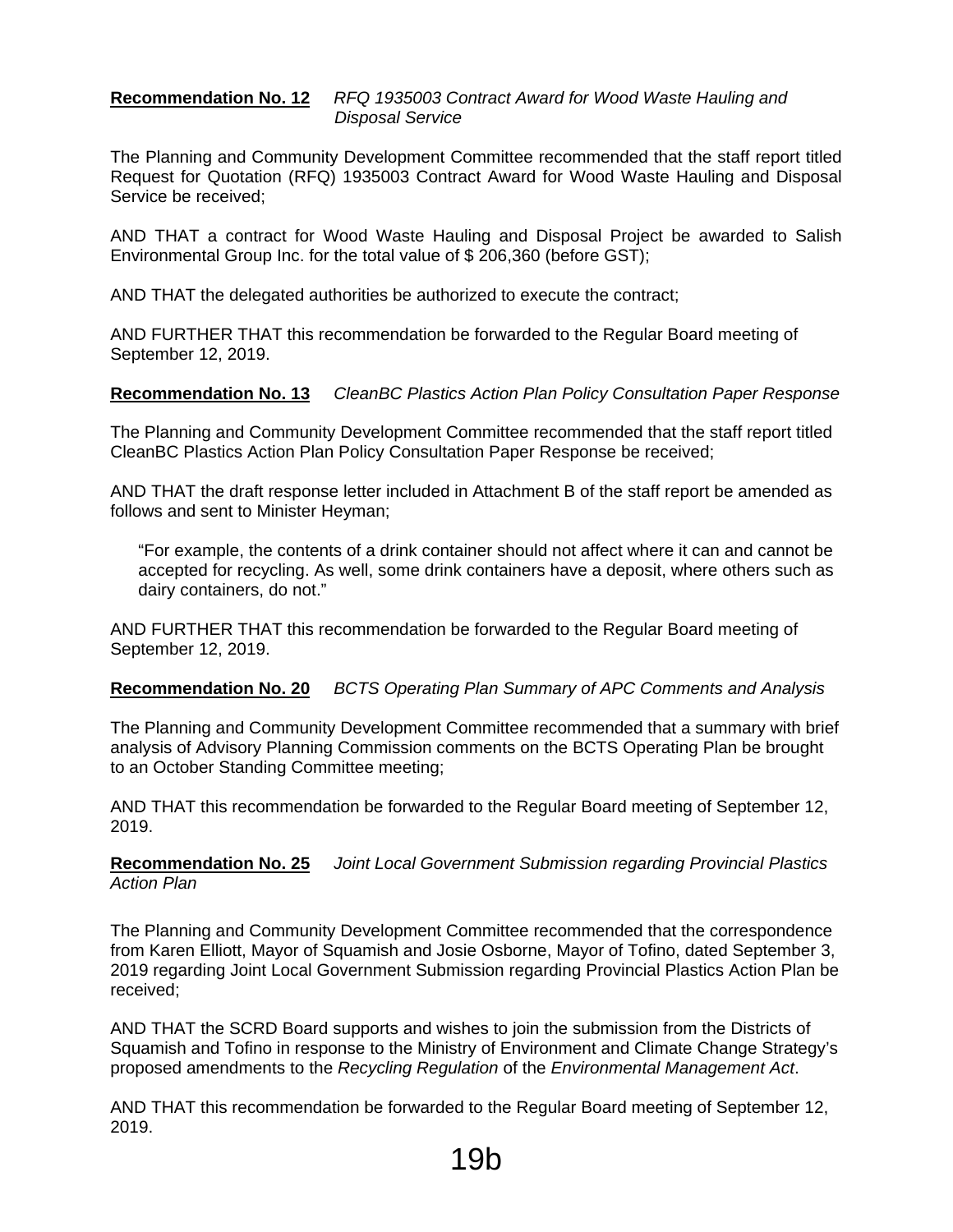#### **Recommendation No. 27** *Single-Use Plastics and Packaging Ban*

WHEREAS Regional Districts cannot pursue a ban on single-use plastic and packaging as such action is outside of the SCRD's legislative authority; however, the SCRD can advocate for reduction in single-use plastics and packaging;

AND THAT the SCRD landfill is reaching the end of its lifecycle, and reduction of all waste items is crucial for extending this as the SCRD has not reached 100% diversion;

AND THAT the financial burden borne by the SCRD is growing and the communtiy cannot not wait for the provincial and federal governments to write policy on single-use plastics and packaging;

THEREFORE IT BE RESOLVED that the SCRD Board write letters to the member municipalities requesting a ban single-use plastics and packaging;

AND FURTHER THAT this recommendation be forwarded to the Regular Board meeting of September 12, 2019.